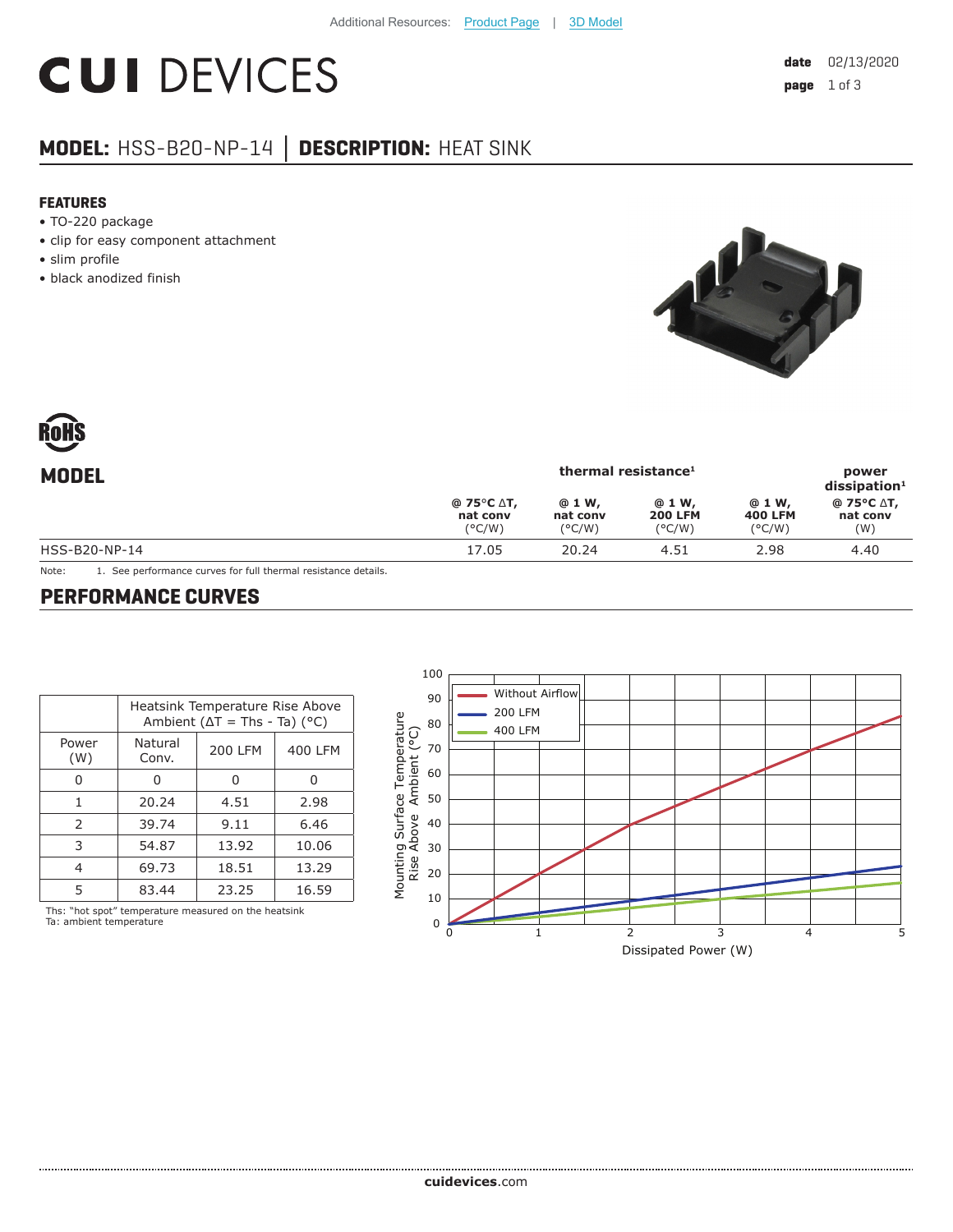### **MECHANICAL DRAWING**

units: mm  $t$ olerance:  $\pm 0.5$  mm

| MATFRIAI         | AL5052           |
|------------------|------------------|
| <b>FINISH</b>    | black anodized   |
| <b>THICKNESS</b> | $1.2 \text{ mm}$ |
| WEIGHT           | 4.2 g            |